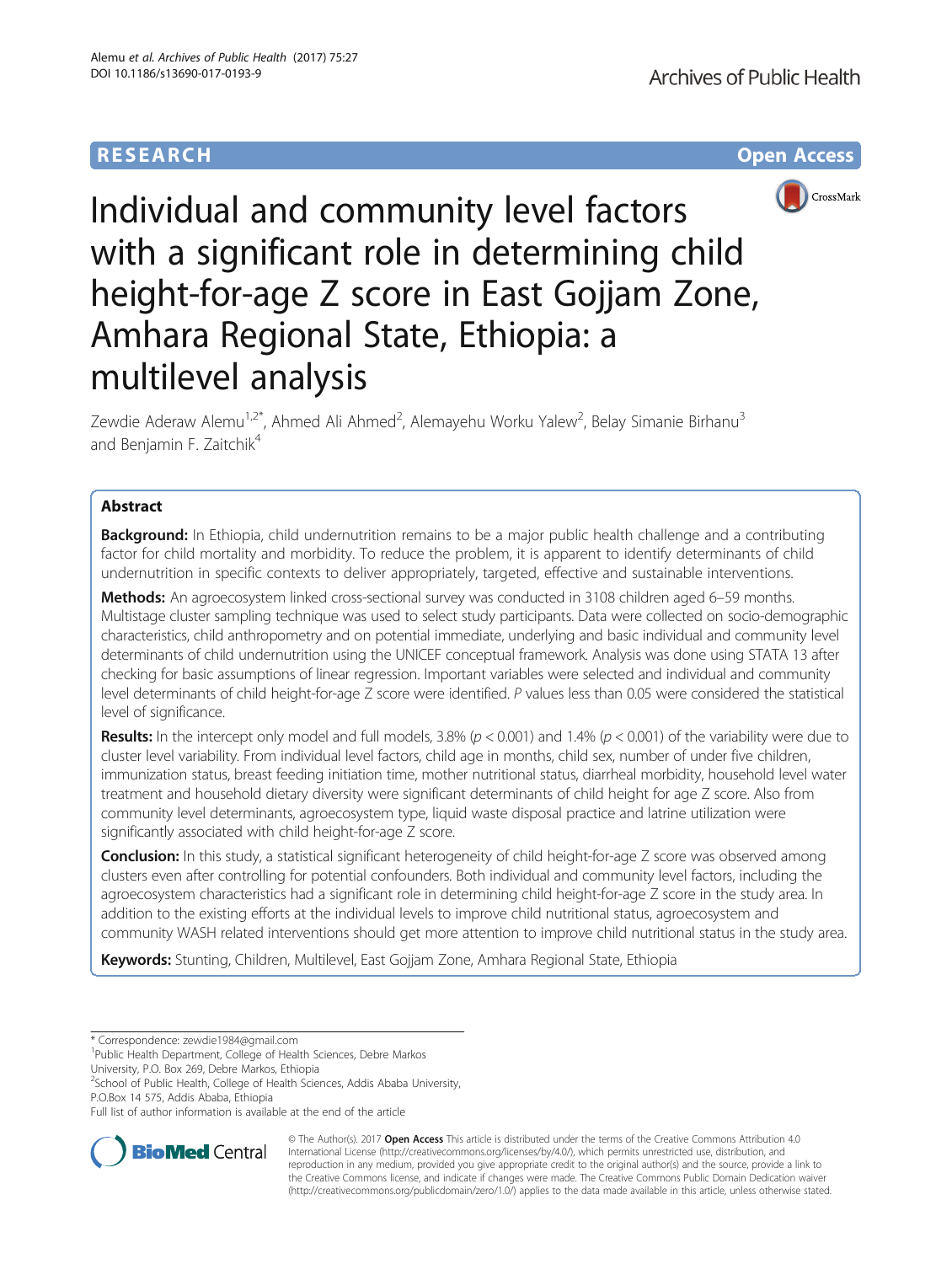## Background

Height-for-age Z-score is used as an indicator of linear growth retardation and cumulative growth deficits in children under 5 years. A child with a height-for-age Z score (HAZ) less than minus two standard deviations (<−2 SD) below the median of a reference height-forage standard deviations is considered as stunted [[1](#page-11-0)].

Globally, the prevalence of child stunting has shown reduction from 47% in 1985 to 23.2% in 2015 [[2\]](#page-11-0). In Africa, childhood stunting reduced from 38% in 2000 to 32% in 2016 [[2\]](#page-11-0). Similarly in Ethiopia, childhood stunting prevalence shows a steady decline from 58% (in 2000) [[3](#page-11-0)] to 38.4% (in 2016) [[4](#page-11-0)]. However, still child undernutrition including childhood stunting remains to be a major public health challenge [[5](#page-11-0)], contributing to child mortality and morbidity, including in Ethiopia [[6\]](#page-11-0).

In Ethiopia, fifty-seven percent of all child deaths are related to undernutrition and contribute to 28% of all child mortality [[7\]](#page-11-0). In the country, 16% of all repetitions in primary schools, 8% work force reduction and loss of 55.5 billion Ethiopian Birr per year (16.5% of the GDP) are implicated to be undernutrition [\[5](#page-11-0)]. Also, child undernutrition elongates school enrolment age [[8\]](#page-11-0), limits growth and development of young children and infants [[9](#page-11-0)–[11\]](#page-11-0), lowers cognitive and academic performance, affects psychosocial interaction, elevates experience of anxiety, depression and other symptoms of common mental disorders [\[12](#page-11-0), [13](#page-11-0)].

To reduce burden of child undernutrition and to deliver appropriate, effective and sustainable solutions to the problem and to meet the needs of the most vulnerable people [[14](#page-11-0)], recognition of determinants in specific contexts is very crucial. The Food and Nutrition Security framework developed by UNICEF recognizes three levels of determinants of undernutrition: the basic, underlying and immediate causes of undernutrition [\[15](#page-11-0)]. The most important immediate determinants contributing to children's undernutrition, include the disease burden and dietary intake [[15](#page-11-0)]. The underlying factors of child undernutrition, include household food insecurity, environmental health conditions and maternal and child care practices [\[15](#page-11-0)]. The basic causes, include health service accessibility, population educational status, gender roles, marital status, fertility related factors, child age and gender, economical factors and agroecosystem characteristics [\[15](#page-11-0)].

In the Ethiopian context, studies were done to identify determinants of child undernutrition in different parts of the country [[4, 16, 17](#page-11-0)]. Most of those studies did their analysis using single level regression, ignoring the presence of neighborhood effects of predictors (externalities), presence of community level factors and hierarchical nature of the sampling procedures [[18](#page-11-0)]. Trying to estimate the determinants using a single level of analysis gives incomplete picture to understand the true association of child undernutrition and determinants. Therefore, appropriate methodology is required for more comprehensive and accurate analysis of determinants of child undernutrition, using multilevel modeling which is designed to overcome the above difficulties by treating variables based on their levels [\[18](#page-11-0)].

In addition, most of the above studies did not assess the effect of agroecosystem on child undernutrition systematically. An agroecosystem which vary by agro climatic factors, like precipitation and temperature, soil and terrain analysis and the farming system have potential to affect child nutritional status [[19\]](#page-11-0). The influence of agroecosystem can be observed through multiple pathways, including affecting dietary intake through its influence on food production in terms of quantity and quality, disease distribution, due to water and sanitation services and maternal and child care services through geographic and financial accessibility of health services [\[20\]](#page-11-0). So, analysis of child undernutrition determinant factors, including agroecosystem as community level factor is very important to target nutrition specific and nutrition sensitive interventions.

Therefore, this study was planned to identify individual and community level determinants of child height for age Z score which helps to understand the contribution of individual and community level factors, including agroecosystem characteristics. Such findings as well provide relevant and pertinent information to design interventional strategies and programs, taking in to account the community level variations.

## **Methods**

## Study area and period

This study was conducted in East Gojjam Zone, Amhara Regional State, Ethiopia. The area consists of different climatic zones from Choke Mountain (Blue Nile highlands) to Blue Nile depressions [\[19\]](#page-11-0).

According to the 2015 Amhara Regional Bureau of Finance and Economics Development Report, a total of 381,309 under five children were reported in East Gojjam Zone [[21\]](#page-11-0). East Gojjam Zone has a total of four town administrations and 16 rural districts. The area includes the Choke Mountain watersheds found in the Blue Nile Highlands of Ethiopia, which extends from tropical highland of over 4000 m elevation to the hot and dry Blue Nile Gorge, below 1000 m from sea level [[19](#page-11-0)].

Based on different parameters such as farming system, temperature, rainfall, soil type, climate change vulnerability and climate adaptation potential, the area is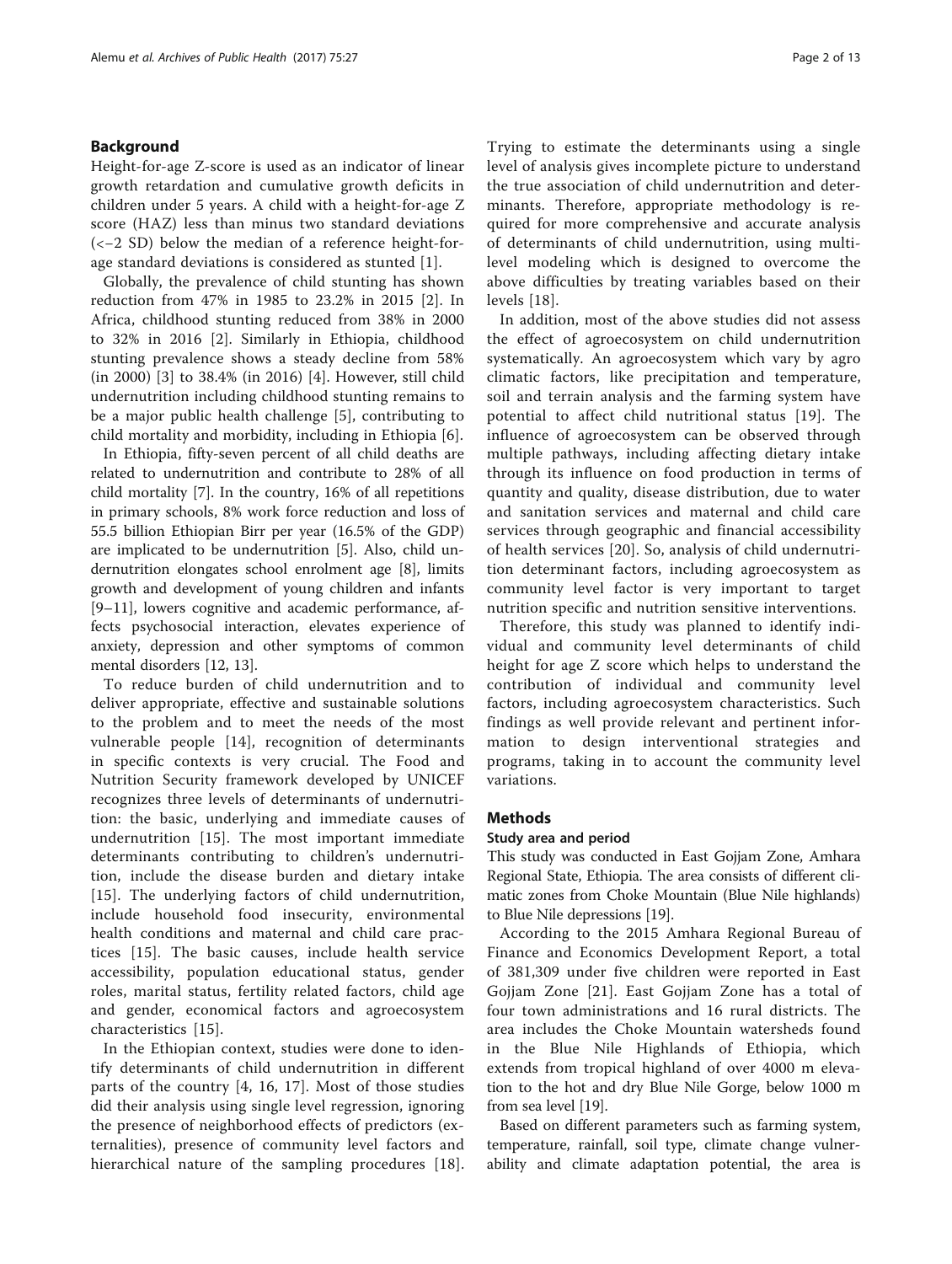divided into six agroecosystem with its respective characteristics [\[19](#page-11-0)]. The lowlands of Abay valley (Agroecosystem one) is characterized by low land areas with unfavorable agro ecological conditions with extensive land degradation [\[19](#page-11-0)]. The midland plains with black soil (agroecosystem two) is characterized with a considerable high agricultural productivity potential [\[19\]](#page-11-0). The midland plains with brown soil (agroecosystem three) is suitable for its agricultural productivity, since it has a good potential to use mechanized agriculture and irrigation schemes [[19\]](#page-11-0). The midland sloping lands with red soils (agroecosystem four) is characterized by low natural fertility with high level of soil acidity, slope terrain and higher rate of water runoff with soil erosion making the crop production potential very low [[19](#page-11-0)]. Hilly and mountainous highlands (agroecosystem five) is found in the hilly and mountainous highlands with constrained crop productivity due to erosion and deforestation [\[19](#page-11-0)]. The last agroecosystem is in the top of the mountain with relatively low agricultural productivity, due to its low temperature and since it is a conserved area [\[19](#page-11-0)]. This study was conducted from January to April 2015.

## Study design

A multistage stratified cross-sectional survey by agroecosystem was conducted to identify individual and community level determinant factors of child height for age Z score (stunting) among children aged 6–59 months.

## Sample size and sampling procedures

Sample size was calculated using double population formula [[22, 23](#page-11-0)] for means using the mean of height for age Z score across different agro ecological zones. The EDHS 2011 data which contains altitude information above sea level were used to categorize the study clusters in to agro ecological zones of highland, midland and low land. The mean height for age Z score was calculated with standard deviation for each agro ecology zone assuming that agro ecology is one of the main determinants of child undernutrition in the study area. The height for age Z score was calculated for important variables to check the adequacy of the calculated sample size and found that sample size determined using agro ecology was found to be the maximum one.

The computation was made with the following inputs in to Open Epi, Version 3 [[24\]](#page-11-0): height for age Z score of −1.21 for low land areas and −1.40 for highland areas, 95% confidence level (Z  $_{\alpha/2}$  = 1.96), design effect of 1.5, 80% power of the study and one to one ratio between at higher risk population (from highland areas) and lower risk population (from lowland areas). Each of the group's population height for age Z score standard deviations were calculated from the data set and found to be 1.70 and 1.6 for low (lowland areas) and high (high land areas) risk groups, respectively. Then, the calculated sample size was found to be 2379 under five children (1185 for each group). However, to increase the power and apply multilevel model, we used the larger sample size of 3225, which was calculated to address another component of the study. A multistage cluster sampling procedure was used to select those study participants from 38 clusters.

From each agroecosystem, sample districts from the East Gojjam Zone, kebeles from each district and clusters from each Kebele were selected using multistage cluster sampling technique. In the initial phase, five districts which represent one agroecosystem each were selected. Lowlands of Abay valley area (agroecosystem one) was represented by sample taken from Dejene District. The midland plain with black soil area (agroecosystem two) was represented by sample taken from Awabel District. The midland plains, with red soil area (agroecosystem three) were represented by sample from Debre Eliyas District and midland plains, with brown soil area (agroecosystem four) was represented by sample taken from Gozamin District. Finally, the hilly and mountainous area (agroecosystem five) was represented by sample taken from Sinan District.

In the second phase, from each agroecosystem, potential rural kebeles were selected using simple random sampling technique. Since, a district may consist of more than one agroecosystem; care was taken to avoid misclassification bias during kebele selection. List of all kebeles that can represent agroecosystems were listed within a district and then using lottery method, 6–9 were selected randomly. In the third step, from each selected kebele, one got (lowest administrative level) was selected using simple random sampling. The total number of clusters, included were 38 from the five agroecosystems and all eligible under-five children were considered for the survey.

## Data collection

Data were collected by trained data collectors on socio demographic characteristics, using interviewer administered questionnaire and child anthropometry using height and weight measuring scales. In addition, data were collected on the potential immediate, underlying and basic determinants of child undernutrition, using interviewer administered questionnaire. From the immediate determinants, data were collected on childhood illness 2 weeks prior to the survey and on dietary intake data, including breast feeding practice, complementary feeding practice, child dietary diversity, and maternal nutritional status. The underlying determinants of child undernutrition, including household food insecurity, environmental health conditions and maternal and child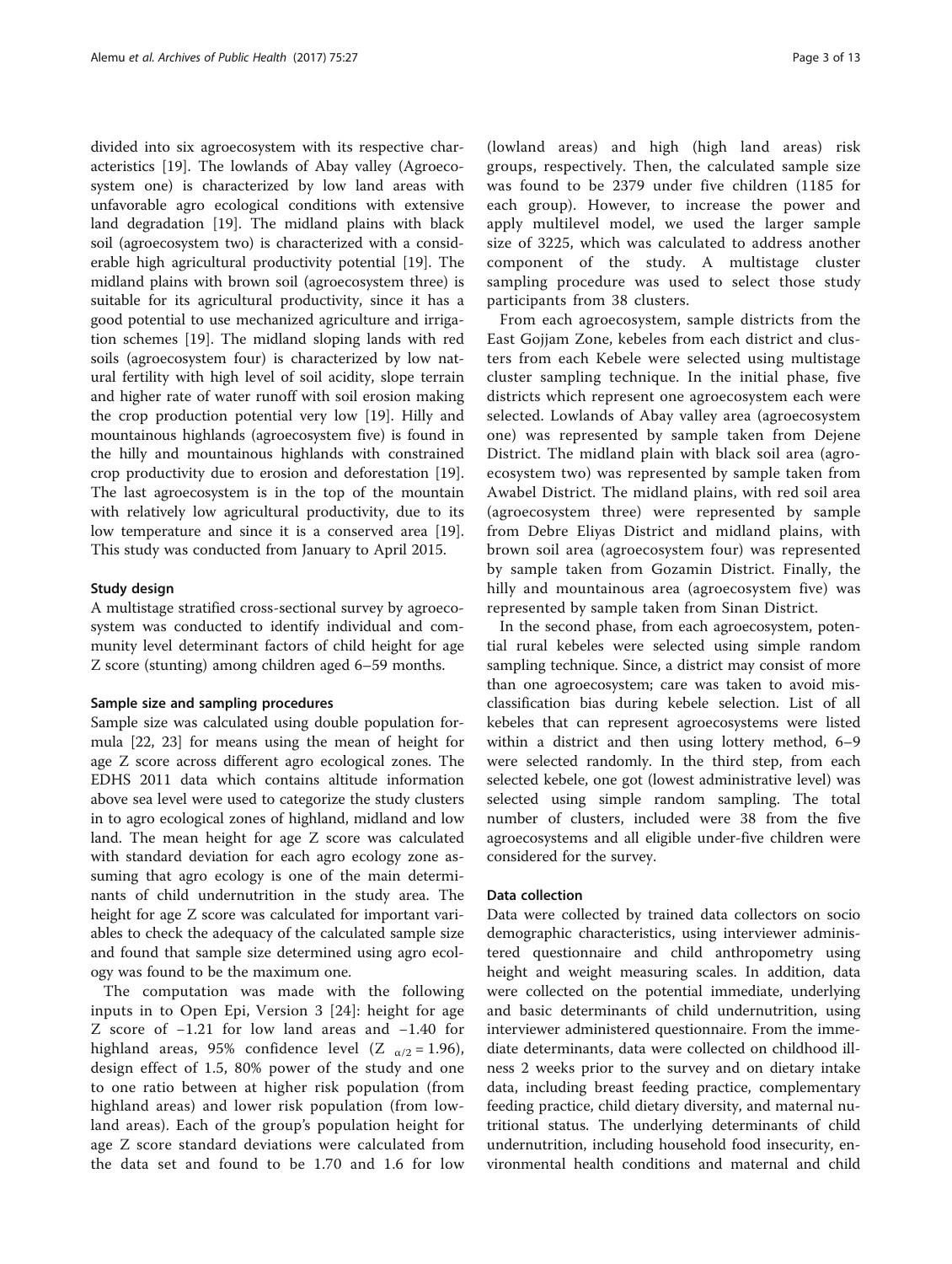care practices data were collected. Latrine utilization was assessed using four main indicators as a check list: presence of foot path to the latrine, not using the latrine as store, presence of fresh feces around the hole of the latrine and absence of feces around the compound. Also household level waste management practice was assessed using a check list on the presence of the pit and current utilization.

Household food insecurity status was measured using Household Food Insecurity Access Scale (HFIAS) of Food and Nutrition Technical Assistance (FANTA) questionnaire developed in 2006 with a recall period of 30 days. Observational check lists were used to collect data on Environmental health conditions. Also maternal health service utilization, wealth status, and child care practice data were collected using interviewer administered questionnaire. Agroecosystem type data were accessed using previously published article on the area [[25](#page-11-0)].

Weight of the child was measured using a digital scale designed and manufactured under the guidance of UNICEF with 100 g precision to measure body weight. Length/height measurements were taken using a locally produced UNICEF measuring board with a precision of 0.1 cm. Children below 24 months of age were measured in a recumbent position, while standing height was measured for those who were 24 months and older. Weight and height of the child were taken twice and variations between the two measurements of 100 g were accepted as normal for weight and 0.1 cm in height/length of the children. However, repeated measurements were carried out upon significantly larger variations which were above 100 g in weight and 0.1 cm in height/length. The weight scale was calibrated before measuring the child weight (Table [1\)](#page-4-0).

## Quality control

Intensive training with pretesting was given for 5 days to data collectors and supervisors to ensure all research team members can administer the questionnaires properly, read and record measurements accurately. The pretesting was done in none selected with have similar characteristics to the study community. Then, all necessary corrections were made based on the pretest, before the actual data collection. Repeated measurements were taken during weight and height measurements to check the consistency of measurements by two measurers independently. At the end of every data collection day, each questionnaire was examined for its completeness and consistency and pertinent feedbacks were given to the data collectors and supervisors to correct it in the next data collection day. Data were cleaned using frequencies for logical and consistency errors before further analysis.

## Data management and analysis

Data were cleaned, coded and entered into EPI Info version 3.5 [\[26](#page-11-0)] and exported to STATA (Stata Corp LP, College Station TX) [[27\]](#page-11-0). Child nutritional status was calculated using WHO Anthro version 3.2.2 [[28\]](#page-11-0). Since the outcome is a continuous variable, normal distribution of the dependent variable assumption was checked using graphical and formal statistical tests. Multicollinearity was checked using the variance inflation factor (VIF) and variables with VIF less than 10 were considered for the analysis. Descriptive statistics was used to present frequencies, with percentages in tables and using texts. Multilevel linear mixed effects regression analysis was used to identify individual and community level factors after selecting important variables using simple linear regression analysis using  $P < 0.05$  as an entry criteria to the model.

As justifications for using a multilevel linear modeling is related to the determinants of child stunting are found at different level and factors some have neighborhood effects which impose negative/positive externality in the surrounding community [[29](#page-11-0), [30\]](#page-11-0). As a result analyzing variables from different levels at one single common level using the classical linear regression model leads to bias (loss of power or Type I error). This approach also suffers from a problem of analysis at the inappropriate level (atomistic or ecological fallacy). Multilevel models allow us to consider the individual level and the group level in the same analysis, rather than having to choose one or the other. Secondly, due to the multistage cluster sampling procedure in the current study, individual children were nested within clusters/villages/; hence, the probability of a child being stunted is likely to be correlated to the cluster level factors. As a result, the assumption of independence among individuals within the same cluster and the assumption of equal variance across clusters are violated in the case of nested data. Hence, the multilevel analysis is the appropriate method for such kind of studies [\[29, 30\]](#page-11-0).

Assuming the continuous responses variable  $Y_{ij}$  depend on individual level explanatory variable  $X_{ij}$  and community level explanatory variable  $Z_i$ , if deviation from the average intercept and slope due to cluster (community level factors) effect are represented by  $u_{0i}$ and  $u_{1j}$ , the two models are given in the following way. The intercept-only model =  $Y_{ij} = \gamma_{00} + u_{0j}$  and the full model =  $Y_{ij} = \gamma_{00} + \gamma_{01}Z_j + \gamma_{10}X_{ij} + u_{0j} + u_{1j}X_{ij}$ . The intercept  $\gamma_{00}$  and slopes  $\gamma_{01}$  and  $\gamma_{10}$  are fixed effects, whereas  $u_{oi}$  and  $u_{1i}$  are random effects of level-2. The interceptonly model allows us to evaluate the extent of the cluster variation influencing child height for age Z score [[31](#page-11-0)]. The intra-class correlation coefficient (Rho) refers to the ratio of the between-cluster variance to the total variance and it tells us the proportion of the total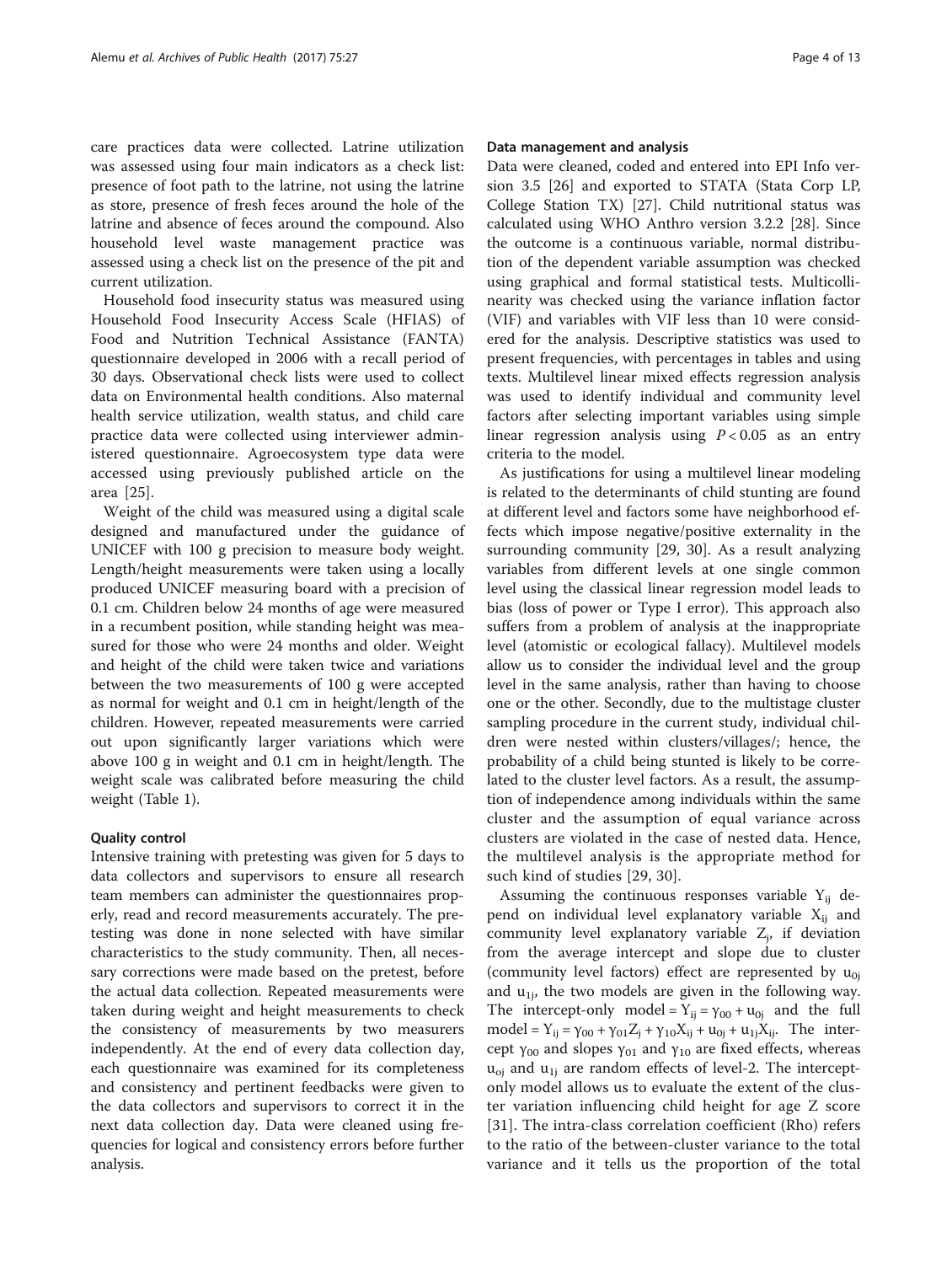| Variable                               | Measurement of variable                                                                                                                                                         |
|----------------------------------------|---------------------------------------------------------------------------------------------------------------------------------------------------------------------------------|
| Dependent variable                     |                                                                                                                                                                                 |
| Child Height for Age Z score           | Height-for-age Z-score (stunting) is an indicator<br>of linear growth of a child and stunting refers to<br>a child who is too short for his or her age.                         |
| Individual level factors               |                                                                                                                                                                                 |
| Child gender                           | Categorized in to (0) Boy; (1) Girl                                                                                                                                             |
| Child age in months                    | Child age was measured in months                                                                                                                                                |
| Number of under five children          | Categorized in to (0) one; (1) two or more                                                                                                                                      |
| Educational status of the mother       | Categorized in to (0) cannot read and write, (1)<br>only can read and write, but without formal education,<br>(2) have formal education.                                        |
| Women participation in decision making | Categorized in to (0) No; (1) Yes                                                                                                                                               |
| Household Wealth status                | Categorized in to (0) poorest quintile; (1) second quintile;<br>(2) third quintile; (3) fourth quintile; (4) richest quintile.                                                  |
| Child Immunization status              | Categorized in to (0) not fully immunized; (1) fully immunized                                                                                                                  |
| Childhood diarrheal illness            | Categorized in to (0) No; (1) Yes                                                                                                                                               |
| Time of breast feeding initiation      | Categorized in to (0) after 1 h; (1) within an hour                                                                                                                             |
| Complementary feeding initiation time  | Categorized in to (0) before 6 months; (1) at 6 months; (2)<br>after 6 months.                                                                                                  |
| House hold diversity score             | Measured using 12 food groups household consumption<br>of 24 h prior to the survey                                                                                              |
| Household food insecurity score        | Measured using FANTA food access scale and it ranges from<br>zero (food secure) to 27 (severely food insecure).                                                                 |
| Mother MUAC <sup>a</sup>               | Categorized in to $(0)$ < 21 cm; $(1)$ $\geq$ 21 cm                                                                                                                             |
| Antenatal Care (ANC)                   | Categorized in to (0) No; (1) Yes                                                                                                                                               |
| Postnatal Care (PNC)                   | Categorized in to (0) No; (1) Yes                                                                                                                                               |
| Household level water treatment        | Categorized in to (0) No; (1) Yes                                                                                                                                               |
| Community level factors                |                                                                                                                                                                                 |
| Latrine utilization                    | The four indicators were categorized in to (0) No; (1) Yes. Yes<br>refers to a household who satisfied the four indicators.                                                     |
| Household waste management practice    | Categorized in to (0) No; (1) Yes. Yes refers to households who<br>have disposal site and used during the time of survey.                                                       |
| Agroecosystem type                     | Categorized in to (0); Low lands of Abay valley (1) Midland with<br>black soil; (2) midlands with red soil; (3) midlands with brown soil<br>(4) hilly and mountainous highland. |

<span id="page-4-0"></span>Table 1 Definition and measurements of variables used in the dissertation, East Gojjam Zone, Amhara Regional State, Ethiopia, 2015

<sup>a</sup>MUAC Mid Upper Arm Circumference

variance in the outcome variable that is accounted at cluster level.

Mathematically, Rho (ICC), is given as  $\rho = \frac{\delta_o^2}{\delta_o^2 + \delta_s^2}$ Where  $\sigma^2$  refers to individual level variance and  $\sigma_0^2$ refers to community level variance. The regression coefficients were interpreted and  $p$  values less than 0.05 were considered as level of significance [[31](#page-11-0)].

## Results

## Socio-demographic characteristics

From the total 3210 study participants, 3108 were considered for analysis which makes the response rate 96.8%. As indicated in Table [2](#page-5-0) below, 1565 (50.4%) of the children were females. The mean age of children was 29.2 (±14.7) months and 853 (27.4%), 723 (23.3%) and 710 (22.8%) were in the age range of 12–23, 24–35 and 36–47 months, respectively. In the study, the mean age of the mother during birth of the index child was 30.76  $(\pm 6.3)$  years and 29.3% were in the age range of 25–29 years and 25.5% were in the age range of 30–34 years.

In the study, majority (91.7%) of household heads' were males, married (90%), Orthodox Christians (99.6%) and Amhara (99.8%). The study indicated that 2492 (80.2%) of the women and 1490 (47.9%) of the men have no formal education and 2683 (86.3%) women participated in household decision making activities. Majority of mothers (91.9%) and fathers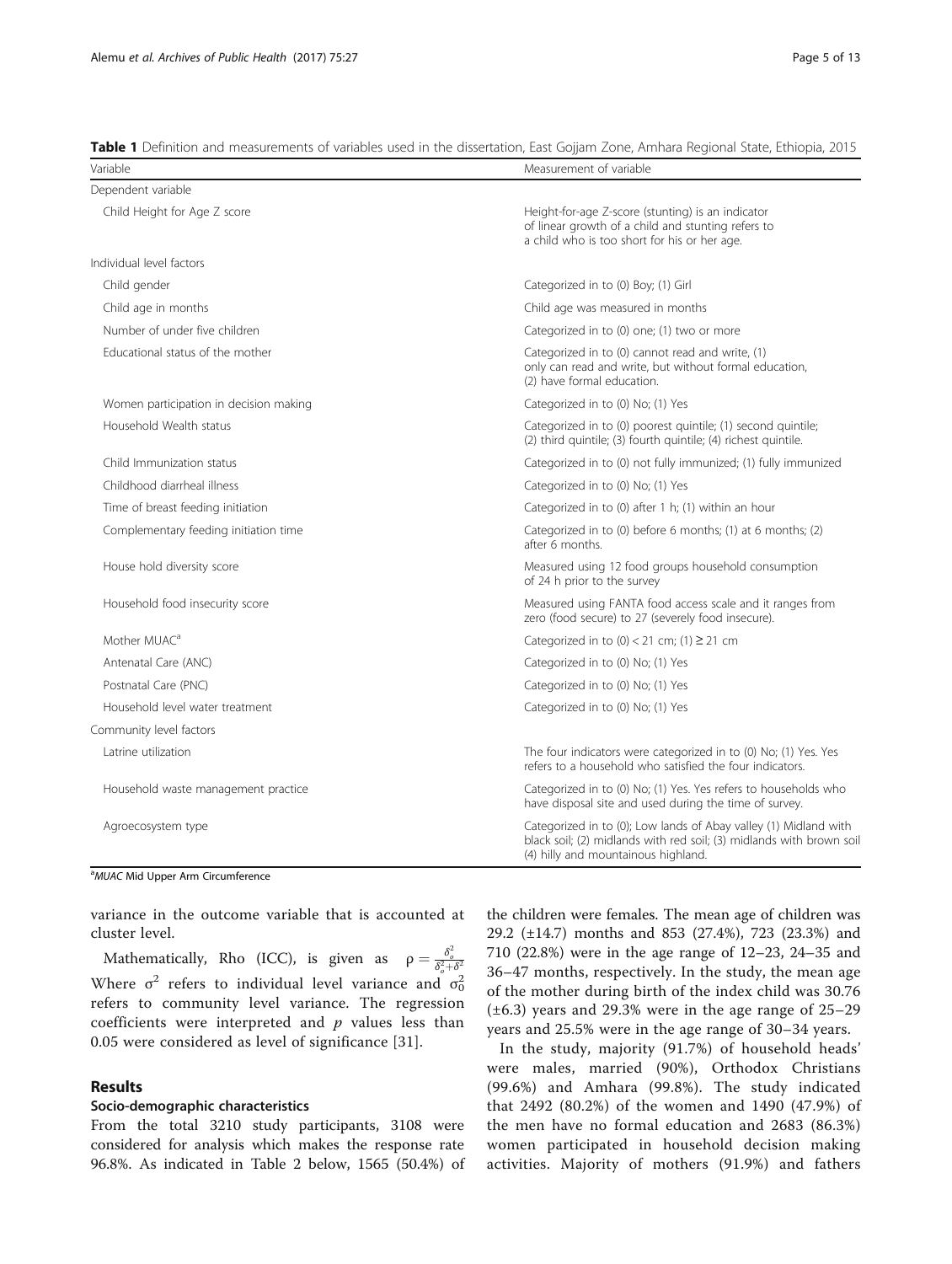| Variables                                 | the main are made and come<br>$  \mu$<br>Category | .<br>$-$ , $-$ , $ -$ , $-$<br>Frequency | Percentage |
|-------------------------------------------|---------------------------------------------------|------------------------------------------|------------|
| Child sex                                 | Male                                              | 1543                                     | 49.6       |
|                                           | Female                                            | 1565                                     | 50.4       |
| Child age                                 | 6-11 month                                        | 424                                      | 13.6       |
|                                           | 12-23 month                                       | 853                                      | 27.4       |
|                                           | 24-35 month                                       | 723                                      | 23.3       |
|                                           | 36-47 month                                       | 710                                      | 22.8       |
|                                           | 48-59 month                                       | 398                                      | 12.8       |
| Household head sex                        | Male                                              | 2851                                     | 91.7       |
|                                           | Female                                            | 257                                      | 8.3        |
| Mother marital status                     | Married                                           | 2823                                     | 90.0       |
|                                           | Divorced                                          | 187                                      | 6.0        |
|                                           | Separated                                         | 67                                       | 2.2        |
|                                           | Widowed                                           | 31                                       | 1.0        |
| Religion                                  | Orthodox                                          | 3096                                     | 99.6       |
|                                           | Other <sup>a</sup>                                | 12                                       | 0.4        |
| Ethnicity                                 | Amhara                                            | 3102                                     | 99.8       |
|                                           | Otherb                                            | 6                                        | 0.1        |
| Father Education                          | No formal education                               | 1490                                     | 47.9       |
|                                           | Primary (1-6 grade)                               | 1202                                     | 38.7       |
|                                           | Secondary and above                               | 416                                      | 13.4       |
| Mother education                          | No formal education                               | 2492                                     | 80.2       |
|                                           | Primary (1-6 grade)                               | 304                                      | 9.8        |
|                                           | Secondary and above                               | 312                                      | 10.0       |
| Mother occupation                         | Farmer                                            | 2856                                     | 91.9       |
|                                           | House wife                                        | 99                                       | 3.2        |
|                                           | Merchant                                          | 77                                       | 2.48       |
|                                           | Daily Laborer                                     | 36                                       | 1.2        |
|                                           | Employed                                          | 16                                       | 0.5        |
|                                           | Other <sup>c</sup>                                | 24                                       | 0.8        |
| Mother age in years                       | $14 - 19$                                         | 44                                       | 1.4        |
|                                           | $20 - 24$                                         | 387                                      | 12.5       |
|                                           | $25 - 29$                                         | 906                                      | 29.3       |
|                                           | $30 - 34$                                         | 790                                      | 25.5       |
|                                           | $35 - 39$                                         | 650                                      | 21.0       |
|                                           | $40 - 44$                                         | 225                                      | 7.3        |
|                                           | $45 - 49$                                         | 99                                       | 2.9        |
| Average family size                       | <5 members                                        | 1589                                     | 51.1       |
|                                           | $\geq$ 5 members                                  | 1519                                     | 48.9       |
| Number of under five children             | One                                               | 2593                                     | 83.4       |
|                                           | Two                                               | 515                                      | 16.6       |
| Women participation in household decision | Yes                                               | 2683                                     | 86.3       |
|                                           | No                                                | 425                                      | 13.7       |

<span id="page-5-0"></span>Table 2 Socio demographic characteristics of study participants in East Gojjam Zone, Amhara Regional State, Ethiopia, 2015

<sup>a</sup>Muslim and protestant, <sup>b</sup>Oromo and Tigre, <sup>c</sup>Carpenter and pottery

(93.1%) of the children were farmers in their occupation. In the study, 2593 (83.4%) households have only one child and 1589 (51.1%) have a family size of five and above.

## Diet intake, child and maternal care and environmental health conditions

As indicated in the Table [3](#page-6-0) below, 2196 (70.7%) of the mothers initiated breast feeding to the infant within an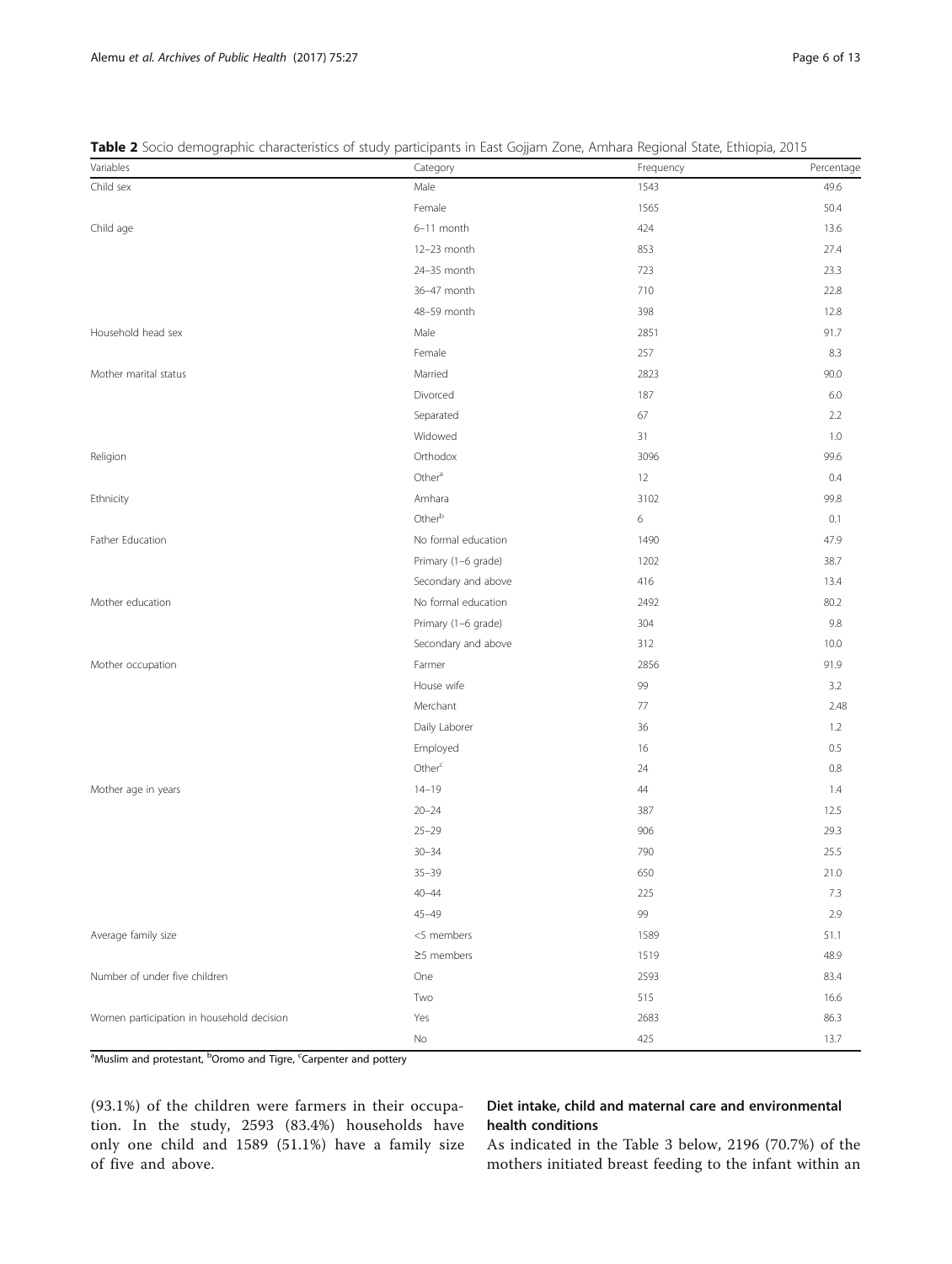<span id="page-6-0"></span>

| Table 3 Diet intake, child and maternal care practices and Environmental health condition related characteristics of study |  |  |
|----------------------------------------------------------------------------------------------------------------------------|--|--|
| participants in East Gojjam Zone, Amhara, Regional State, Ethiopia, 2015                                                   |  |  |

| Variables                                     | Category        | Frequency | Percentage |
|-----------------------------------------------|-----------------|-----------|------------|
| Breast feeding initiation time                | Within one hour | 2196      | 70.7       |
|                                               | $1 - 24 h$      | 718       | 23.1       |
|                                               | After 24 h      | 104       | 3.3        |
|                                               | Not breast feed | 90        | 2.9        |
| Complementary feeding initiation time         | <6 months       | 282       | 9.1        |
|                                               | at 6 months     | 1600      | 51.5       |
|                                               | >6 months       | 1226      | 39.4       |
| Maternal MUAC                                 | $<$ 21 cm       | 648       | 20.8       |
|                                               | $>21$ cm        | 2460      | 79.2       |
| Diarrheal illness 2 weeks prior to the survey | Yes             | 407       | 13.1       |
|                                               | No              | 2701      | 86.9       |
| Household food insecurity                     | Food secure     | 1077      | 34.7       |
|                                               | Food insecure   | 2031      | 65.3       |
| Latrine utilization <sup>a</sup>              | Yes             | 714       | 23.0       |
|                                               | <b>No</b>       | 2395      | 77.0       |
| Liquid waste disposal practice                | Yes             | 1132      | 36.4       |
|                                               | No              | 372       | 12.0       |
| ANC follow upb                                | Yes             | 2412      | 77.6       |
|                                               | No              | 696       | 22.4       |
| PNC follow up <sup>c</sup>                    | Yes             | 1138      | 36.6       |
|                                               | No              | 1970      | 63.4       |
| Child immunization status                     | Incomplete      | 2522      | 81.1       |
|                                               | complete        | 586       | 18.9       |

<sup>a</sup>MUAC Mid Upper Arm Circumference, <sup>b</sup>ANC Antenatal Care, <sup>c</sup>PNC Postnatal Care

hour of delivery and 1600 (51.5%) of mothers initiated complementary feeding on the recommended time of 6 months. In the study, 648 (20.8%) mothers Mid Upper Arm Circumference (MUAC) was less than 21cms. In the last 2 weeks of the survey, 407 (13.1%) of children had diarrheal illness.

In this study, 2031 (65.3%) of the households were food insecure. In this survey, 714 (23%) of the households' used latrine and 2736 (88%) of the households practiced liquid waste disposal. In the study, 2412 (77.6%) of the mothers attended at least one ANC follow up and 1138 (36.6%) had PNC follow uo within 5 days of delivery. The full immunization status of the child was 18.1% in the study area.

The overall prevalence of child stunting was 39.0% (37.32, 40.75) and the prevalence of childhood stunting among males was 41.7 and 36.4% for females, respectively. Child stunting increased as the age of the child increased. The maximum child stunting was observed in the age range of 48–59 months (63.8%) and the minimum was from age range of 6–11 months (21.9%).

Factors associated with childhood height for age Z score As indicated in the empty model of the multilevel mixed effects linear regression analysis in Table [4,](#page-7-0) from the total variation across communities (clusters),  $3.8\%$  ( $p < 0.001$ ) of the variance is attributable to cluster level variance, which suggests the need for multilevel mixed effects linear regression analysis rather than using the traditional linear regression analysis.

In model two, after adjustment for level one factors, the variance attributable to cluster level was reduced to 2.7%  $(P < 0.001)$ . Similarly, after controlling level two factors in model three, the variance attributable to cluster level was reduced to 1.9%. Finally, in model four, after adjusting for both individual and community level factors at the same time, only 1.4% ( $p < 0.001$ ) of the variance is attributable to community level variance.

## Individual level determinant factors

As indicated in Table [5](#page-8-0) below, child sex and age were independent predictors of child height-for-age Z score. When, on average, the child's age increased by 1 month, the mean height-for-age Z score decreased by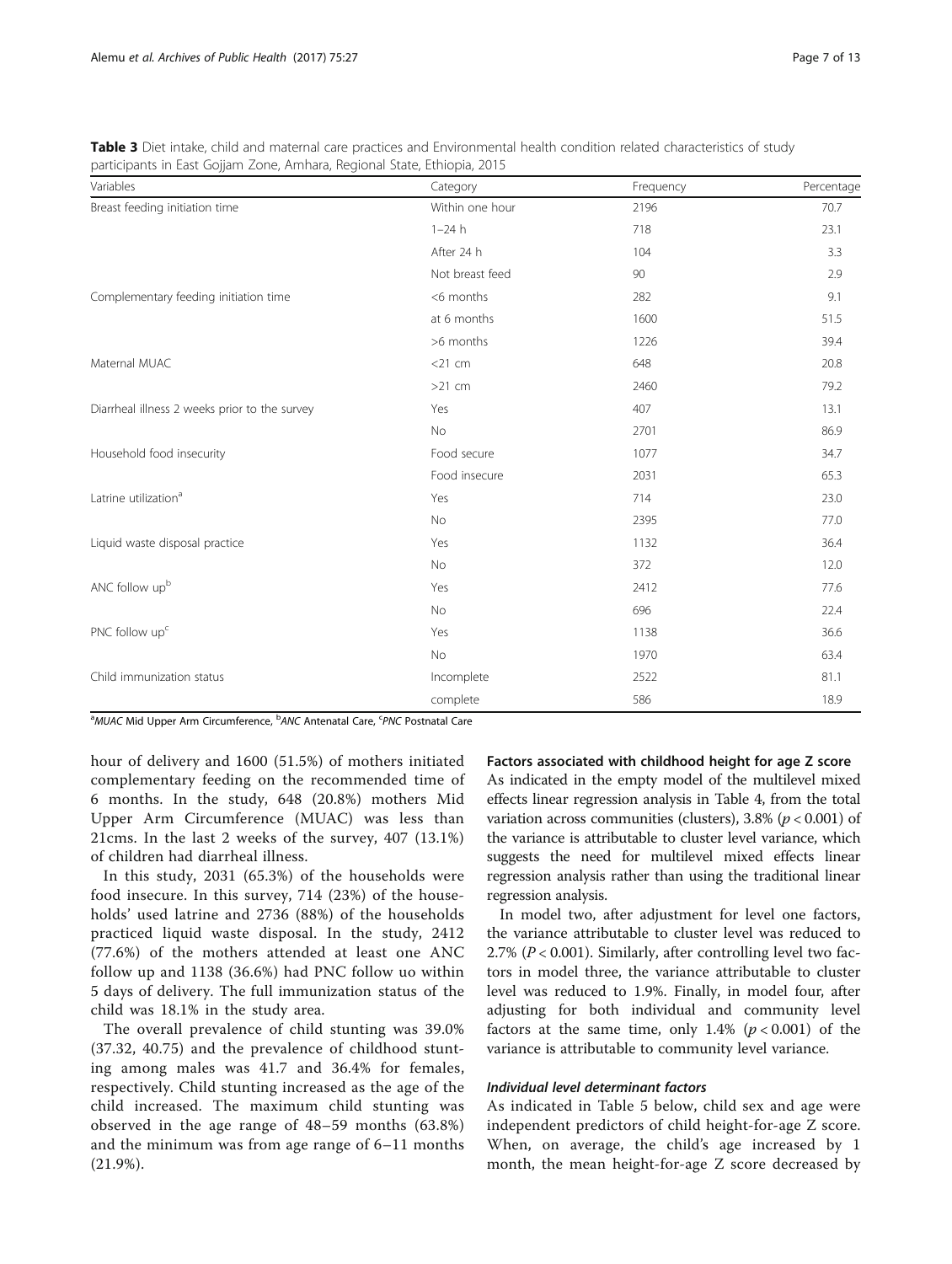| Measure of variation                          | Model 1 <sup>a</sup> | $P$ value | Model 2 <sup>b</sup> | $P$ value | Model 3 <sup>c</sup> | $P$ value | Model 4 <sup>d</sup> | $P$ value |
|-----------------------------------------------|----------------------|-----------|----------------------|-----------|----------------------|-----------|----------------------|-----------|
| Level 2 variance (SE)                         | 0.16                 | < 0.001   | 0.08                 | < 0.001   | 0.06                 | < 0.001   | 0.04                 | < 0.001   |
| Level one variance (SE)                       | 4.04                 |           |                      |           | 3.89                 |           | 2.85                 |           |
| ICC $(% )$                                    | 3.8%                 |           | 2.7%                 |           | l.9%                 |           | 1.4%                 |           |
| Model fit statistics<br>DIC (-2loglikelihood) | 6606                 |           | 6077                 |           | 6538                 |           | 6054                 |           |

<span id="page-7-0"></span>Table 4 Multilevel regression analysis results on individual and community level determinants of child stunting in East Gojjam Zone, Amhara Regional State, Ethiopia, 2015

<sup>a</sup>Model 1 is the intercept only model which is a baseline model without determinant variable. <sup>b</sup>Model 2 is adjusted for individual level factors. <sup>c</sup>Model 3 is adjusted for community level factors. <sup>d</sup>Mode4 is the final model adjusted for both individual and community level factors. ICC intracluster correlation, DIC deviation information criteria

−0.04 (P < 0.001) and being female child improved the child mean height-for-age Z score by 0.16  $(P < 0.01)$ compared to males. Number of under-five children in the household showed a statistical significant association with child means height-for-age Z score. A child from households with two or more under five children, the mean height-for-age Z score decreased by −0.48  $(P < 0.001)$  compared to children from households with one child.

When the child was fully immunized, its height-forage Z score increased by 1.23  $(P < 0.001)$  compared to a child who was not fully immunized. Initiating breast milk feeding after an hour, height-for-age Z score decreased by −0.25 compared to those children where breastfeeding started within an hour of delivery time. Childhood diarrhea illness showed significant association with child height-for-age Z score. When children had diarrheal episode in the last 2 weeks of the survey, their mean height-for-age Z score decreased by  $-0.29$  ( $P < 0.001$ ) compared to children without diarrheal illness.

In this study, maternal undernutrition showed a negative significant association with child height-for-age Z score. When the mother Mid Upper Arm Circumference (MUAC) increased by one centimeter, child height-forage Z score increased by 0.12  $(P < 0.001)$ . The study demonstrated that if household dietary diversity score increased by one food group, the child height-for-age Z score increased by 0.07 ( $p < 0.01$ ). Household food insecurity access score did not show a statistical significant association with child Height-for-Age Z score. Household level water treatment practice has improved child height-for-age Z score by 0.25 ( $p < 0.05$ ) compared to households that did not treat water at household level. Child Mother antenatal care follows up and postnatal care services utilization did not show a statistical significant association with child height-for-age Z score.

## Community level determinant factors

As indicated in Table [5](#page-8-0) below, the household waste management practice showed statistical significant association with height-for-age Z score. Households that

dispose household waste properly, the mean height for age Z score increased by 0.20  $(p < 0.05)$  and households that use the latrine increased child height-for-age Z score by 0.39  $(p < 0.001)$  compared to households that did not use the latrine. Agroecosystem characteristics showed a statistical significant association with child height for age Z score. A child from midland with brown soil, midland red soil and midland black soil, whose height for age Z score increased by  $0.5$   $(P < 0.01)$ ,  $0.32$  $(P < 0.05)$  and 0.52  $(P < 0.01)$  respectively, compared to children from low lands of Abay valley. However, a child from hilly and mountainous agroecosystem, whose height for age Z score did not show a statistical significant difference compared to a child from lowlands of Abay Valley.

## Discussion

This study assessed the effect of individual and community level determinants of child height-for-age Z score using multilevel mixed effects linear regression. The finding indicated that child stunting depended on the joint effect of individual and community level determinants. The unexplained variations which are attributable to cluster level factors decreased in the empty model, compared to the full model when we control both level one and level two determinants.

The current study illustrated a negative significant statistical association between child age and height-forage Z score. Possibly, it might be related as age increases, the child starts to move independently and this may expose children to infections, decrease mother to child frequency of contact to give care, including breast milk and breast milk cannot have nutritional variety, proportion, and suitable balance for the child as age increases [[32\]](#page-11-0).

This study demonstrated lower mean height-for-age Z score among males, compared to females in contradiction with what many authors have expected since lower priority of girls in many cultures would bias food consumption towards boys [\[33](#page-11-0)]. The possible explanation might be related to higher proportion of preterm and low weight births being common in males compared to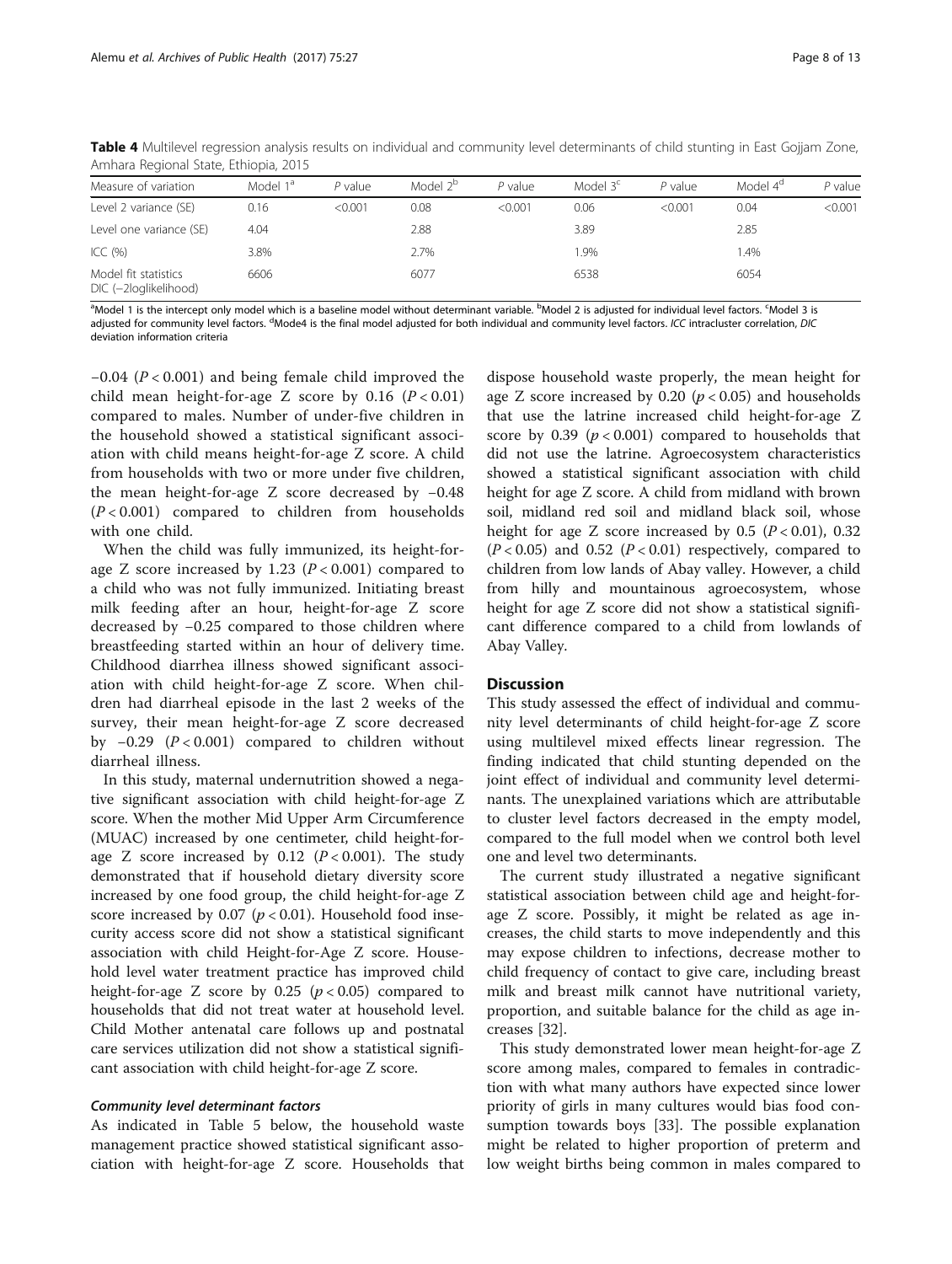| Variables                                                       | Model 2 <sup>a</sup><br>$\beta^{**}$ (SE) | $P$ value | Model 3 <sup>b</sup><br>$\beta^{**}$ (SE) | $P$ value | Model 4 <sup>c</sup><br>$\beta^{**}$ (SE) | $P$ value |
|-----------------------------------------------------------------|-------------------------------------------|-----------|-------------------------------------------|-----------|-------------------------------------------|-----------|
| Level one factors                                               |                                           |           |                                           |           |                                           |           |
| Child age in months                                             | $-0.04(0.002)$                            | P < 0.001 |                                           |           | $-0.04(0.002)$                            | P < 0.001 |
| Child sex (male <sup>d</sup> )                                  |                                           |           |                                           |           |                                           |           |
| Female                                                          | 0.16(0.06)                                | 0.008     |                                           |           | 0.16(0.06)                                | 0.009     |
| Number of under-fives in the household (one <sup>d</sup> )      |                                           |           |                                           |           |                                           |           |
| Two and above                                                   | $-0.48(0.08)$                             | P < 0.001 |                                           |           | $-0.48(0.08)$                             | P < 0.001 |
| Mother education (can't read and write <sup>d</sup> )           |                                           |           |                                           |           |                                           |           |
| Only read and write                                             | 0.04(0.10)                                | 0.70      |                                           |           | 0.004(0.10)                               | 0.97      |
| Have formal education                                           | 0.13(0.11)                                | 0.21      |                                           |           | 0.14(0.11)                                | 0.20      |
| Wealth index (Lowest <sup>d</sup> )                             |                                           |           |                                           |           |                                           |           |
| Second                                                          | 0.09(0.11)                                | 0.41      |                                           |           | 0.08(0.11)                                | 0.50      |
| Middle                                                          | 0.09(0.11)                                | 0.43      |                                           |           | 0.06(011)                                 | 0.60      |
| Fourth                                                          | 0.01(0.12)                                | 0.96      |                                           |           | 0.02(0.12)                                | 0.85      |
| Highest                                                         | 0.03(0.08)                                | 0.70      |                                           |           | 0.05(0.08)                                | 0.53      |
| Women participation in decisions (No <sup>d</sup> )             |                                           |           |                                           |           |                                           |           |
| Yes                                                             | 0.11(0.09)                                | 0.24      |                                           |           | 0.09(0.09)                                | 0.35      |
| ANC follow up (No <sup>d</sup> )                                |                                           |           |                                           |           | 0.05(0.08)                                | 0.51      |
| Yes                                                             | 0.05(0.08)                                | 0.56      |                                           |           |                                           |           |
| PNC follow up (No <sup>d</sup> )                                |                                           |           |                                           |           | 0.06(0.07)                                | 0.39      |
| Yes                                                             | 0.09(0.07)                                | 0.24      |                                           |           |                                           |           |
| Child immunization (Not immunized <sup>d</sup> )                |                                           |           |                                           |           |                                           |           |
| Fully immunized                                                 | 1.35 (0.08)                               | P < 0.001 |                                           |           | 1.30(0.09)                                | P < 0.001 |
| Breast feeding initiation time (within an hour <sup>d</sup> )   |                                           |           |                                           |           |                                           |           |
| After an hour                                                   | $-0.30(0.07)$                             | P < 0.001 |                                           |           | $-0.25(0.07)$                             | 0.001     |
| Complementary feeding initiation (on time <sup>d</sup> )        |                                           |           |                                           |           |                                           |           |
| Not on recommended time                                         | $-0.10(0.06)$                             | 0.11      |                                           |           | $-0.10(0.06)$                             | 0.13      |
| Maternal MUAC in cm                                             | 0.12(0.01)                                | P < 0.001 |                                           |           | 0.12(0.01)                                | P < 0.001 |
| Household food insecurity access score                          | $-0.01(0.01)$                             | 0.11      |                                           |           | $-0.01(0.01)$                             | 0.20      |
| House hold diversity score                                      | 0.07(0.03)                                | 0.01      |                                           |           | 0.07(0.03)                                | 0.01      |
| Household level water treatment (No <sup>d</sup> )              |                                           |           |                                           |           |                                           |           |
| Yes                                                             | 0.18(0.10)                                | 0.07      |                                           |           | 0.25(0.10)                                | 0.01      |
| Diarrhea illness 2 weeks prior to the survey (No <sup>d</sup> ) |                                           |           |                                           |           |                                           |           |
| Yes                                                             | $-0.27(0.09)$                             | 0.003     |                                           |           | $-0.29(0.09)$                             | 0.001     |
| Community level factors                                         |                                           |           |                                           |           |                                           |           |
| household waste disposal practice (No <sup>d</sup> )            |                                           |           |                                           |           |                                           |           |
| Yes                                                             |                                           |           | 0.26(0.11)                                | 0.01      | 0.20(0.10)                                | 0.04      |
| agroecosystem type (Abay valley lowlands)                       |                                           |           |                                           |           |                                           |           |
| Midland with black soil                                         |                                           |           | 0.60(0.19)                                | 0.01      | 0.52(0.15)                                | 0.001     |
| Midland with red soil                                           |                                           |           | 0.48(0.19)                                | 0.001     | 0.32(0.16)                                | 0.04      |
| Midland with brown soil                                         |                                           |           | 0.51(0.18)                                | 0.006     | 0.50(0.15)                                | 0.001     |
| Hilly and mountainous highlands                                 |                                           |           | 0.09(0.18)                                | 0.61      | 0.18(0.16)                                | 0.27      |
| Latrine utilization (No <sup>d</sup> )                          |                                           |           |                                           |           |                                           |           |
| Yes                                                             |                                           |           | 0.84(0.08)                                | P < 0.001 | 0.39(0.07)                                | P < 0.001 |

<span id="page-8-0"></span>Table 5 Factors Associated with child height for age Z score in Ethiopia by multilevel linear regression analysis, 2015

<sup>a</sup>Model 2 is adjusted for individual level factors. <sup>b</sup>Model 3 is adjusted for community level factors. <sup>c</sup>Mode4 is the final model adjusted for both individual and

community level factors<br><sup>d</sup>Indicates the reference category, ß\*\* it refers to normal regression coefficient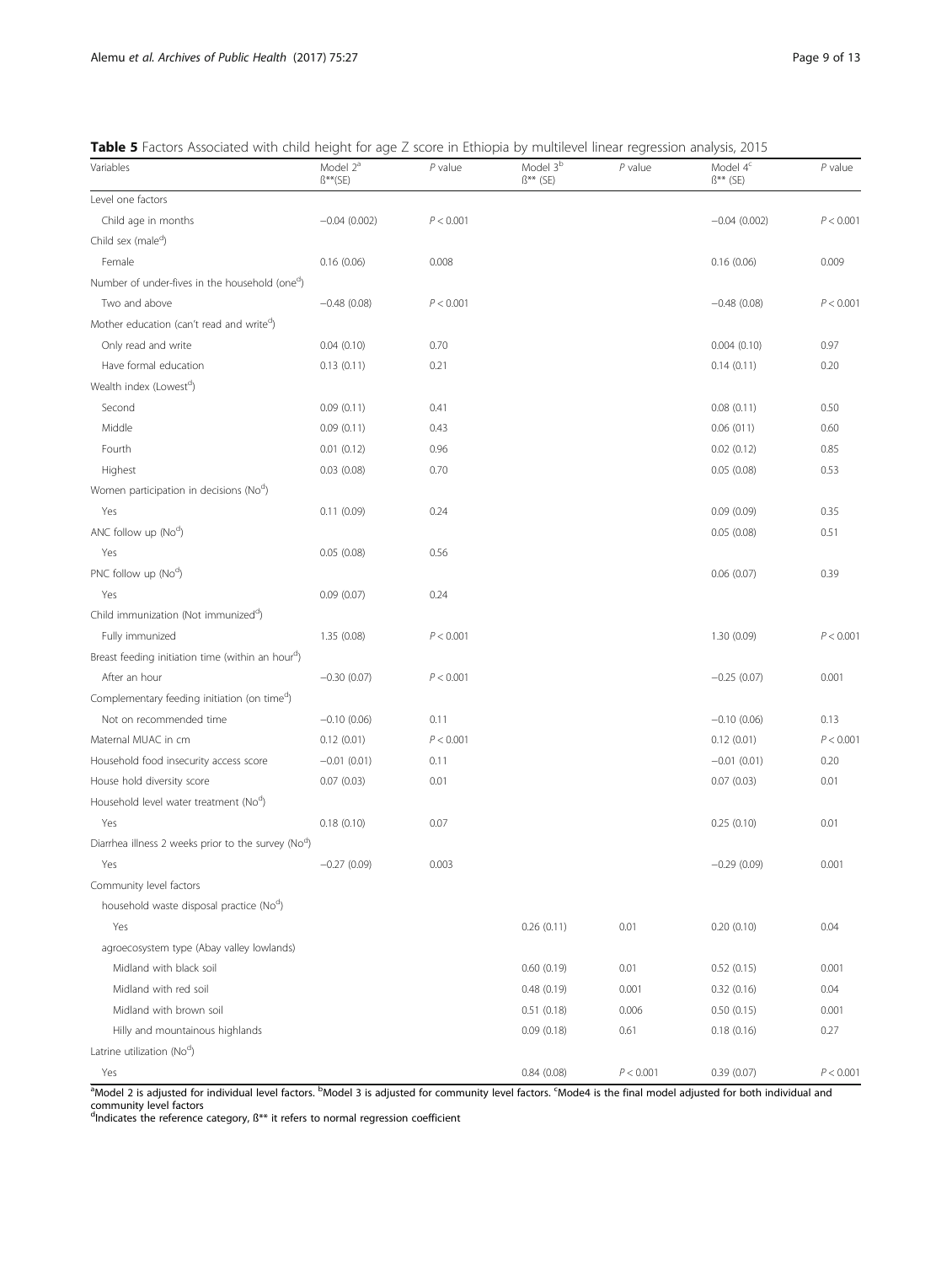females [\[34, 35](#page-11-0)]. Another possible explanation for this might be related with childhood morbidity being higher among males than females in early life, even after adjusting for potential confounders [[36\]](#page-11-0). However, there are also studies which showed that height-for-age Z score was not significantly associated with child sex [\[37, 38](#page-11-0)] and this mixed result needs more clarification, using advanced epidemiological study designs in local contexts to target specific interventions.

Maternal education has a potential in determining child height-for-age Z score through generating higher incomes, increase information access about child health and nutrition [\[33](#page-11-0)], enhancing the mothers' general knowledge to allocate more resource regarding to children's wellbeing and care for the child [\[39\]](#page-11-0). Studies from India, three Asian republics, Mozambique [[39](#page-11-0)–[41\]](#page-11-0), Kenya [\[42\]](#page-12-0) and Ethiopia [[43](#page-12-0)] indicate that maternal education has a positive influence to improve height-for-age Z score.

Evidences from India [[40\]](#page-11-0), Nigeria [[44\]](#page-12-0), Kenya [[42](#page-12-0)], Cambodia [[45](#page-12-0)] and Ethiopia [\[46](#page-12-0), [47](#page-12-0)] indicate that economic status of the household has the potential to improve child height-for-age Z score through accessing nutritious foods at the household level (56). However, in the current study, household wealth index did not show statistical significant association with child height-for-age Z score. The possible explanation for this disparity might be related with poor intra household food distribution among household members [[48](#page-12-0)], where mothers and children receiving a smaller share of the family's food relative to their nutritional need and simply feeding on a common kind of food, prepared from cereals and pulses [\[49](#page-12-0)]. In addition, consumption of balanced diet, including animal products in the study area is very low, except on holydays and festivals [[49\]](#page-12-0).

Literature indicates that mothers of children who have ANC visit during pregnancy can get information on child and maternal feeding practices, child care practices and health service use [\[18](#page-11-0)]. Similarly, studies from Ethiopia indicate that ANC follow up has a positive contribution to improve child height-for-age Z score [\[43](#page-12-0), [50\]](#page-12-0). However, this study demonstrated that ANC follow up of the mother during pregnancy did not show statistically significant association with child height-for-age Z score. In addition, postnatal follow up of the mother has contributions to improve child feeding and care practices [[18](#page-11-0), [50, 51\]](#page-12-0). This variation might be related with mother ANC and PNC follow up alone might not be adequate to improve child nutritional status and its effectiveness depends on quality of information given to the mother about child care and feeding practices during the follow up.

In the current study, mother nutritional status showed a statistical significant association with child height-forage Z score which is supported by studies from Kenya [[42\]](#page-12-0), Cambodia [\[45\]](#page-12-0) and Ethiopia [\[46](#page-12-0)]. Initiating breast milk feeding within an hour of delivery [[52\]](#page-12-0) contributes to improve child height-for-age Z score. It is believed that appropriate complementary feeding promotes growth and prevents lower child height-for-age Z score [[52\]](#page-12-0). However, in the current study time of complemnentary feeding did not show a statistical significant association with child height-for-age Z score wich is not in line with a study from West Gojjam Zone [\[53](#page-12-0)]. This might be related to the fact that, with the existence of different factors contributing to child undernutrition, time of intiation of complementary feeding alone might not reduce the problem to the expected level which suggests the importance multiple interventions to bring about a remarkable change.

Child immunization status has a strong positive link with child better nutritional status [[54\]](#page-12-0) and this study indicated that child full immunization status showed a positive statistical significant association with child height-for-age Z score. A similar finding was reported from studies done from Ethiopia [\[50, 55\]](#page-12-0) Kenya [\[56](#page-12-0)], Somalia [[57\]](#page-12-0) and Nigeria [\[58\]](#page-12-0). This study demonstrated that childhood diarrheal illness in the last 2 weeks of the survey has a negative association with child height-forage Z score which is supported by studies from Ethiopia [[16,](#page-11-0) [50\]](#page-12-0) and Cambodia [\[45](#page-12-0)].

The other important finding of this study was that better household dietary diversity score improved child height-for-age Z score significantly, which is supported by a study from the Amhara Regional State [\[49\]](#page-12-0). This is related with the fact that dietary diversity ensures nutrient adequacy [[59](#page-12-0)] and it is a proxy indicator of micronutrient adequacy of human diet [\[60\]](#page-12-0). Household food insecurity is one of the key determinants of nutritional status of children [\[44](#page-12-0), [50, 51](#page-12-0), [61](#page-12-0)]. However, in the current study, household food insecurity access score did not show statistical significant association with child height for age Z score, which is supported by studies from Colombia [\[62](#page-12-0)], Pakistan [[63](#page-12-0)] and Ethiopia [\[64\]](#page-12-0). The possible explanation of the result might be related with contribution of food security on child nutritional status affected by intra household food distribution culture [[48](#page-12-0)] and consumption of balanced diet, including animal products, the availability is very low in the country and the study area the exception of holydays and festivals.

Community water sources safety is recognized as an essential component to improve child undernutrition [[33](#page-11-0)] through reducing frequent infection [\[16\]](#page-11-0). In addition, household level water treatment and safe handling during transportation, storage or consumption is very important i.e. water, sanitation and Hygiene (WASH) measures. This study indicates that household level water treatment improves child height for age Z score.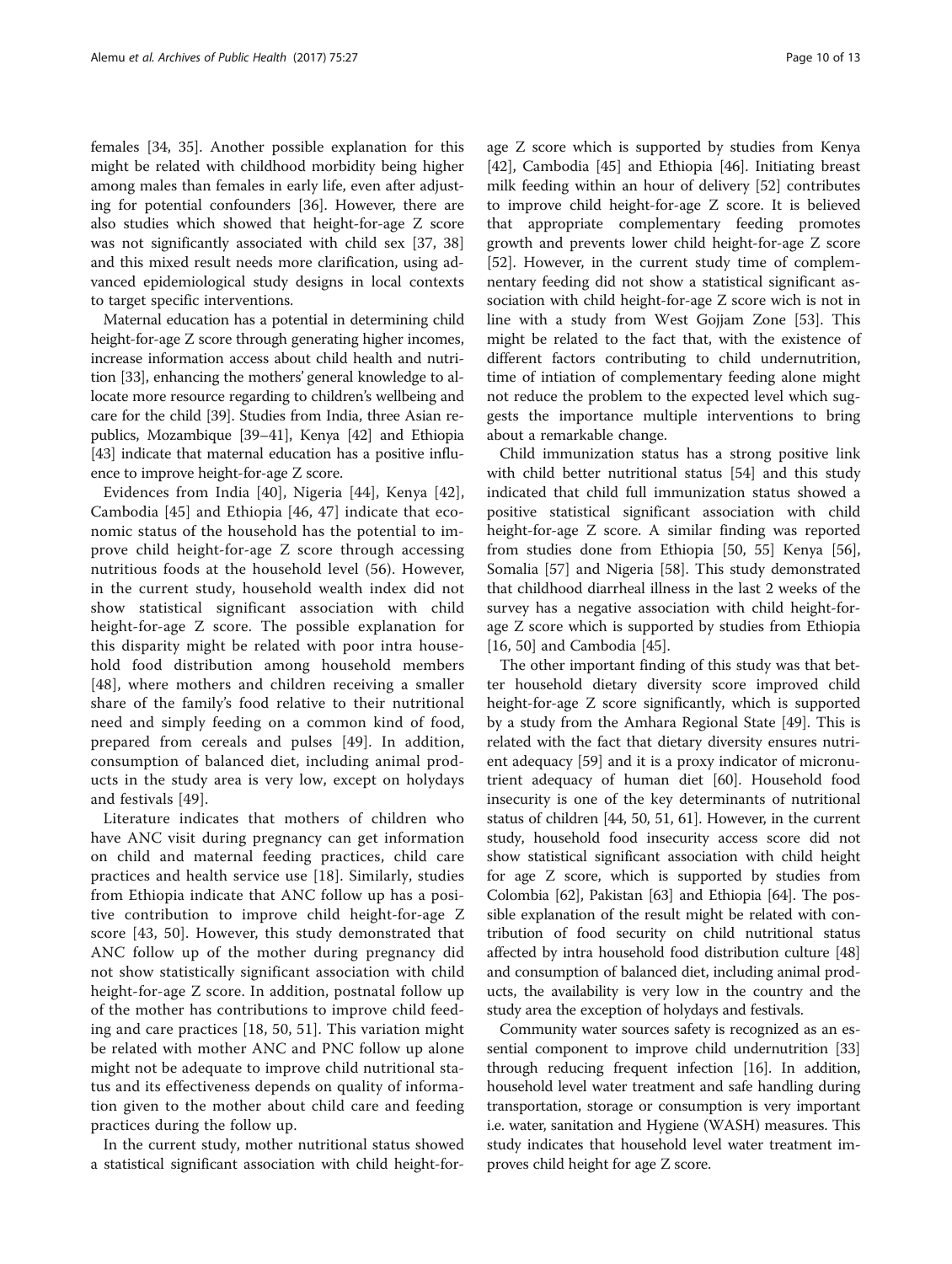This study demonstrated that latrine utilization showed a positive statistically significant association with child height-for-age Z score. The current finding contradicts with a study in Ethiopia that indicated latrine availability for the household did not show a significant association with child height-for-age Z score [\[16\]](#page-11-0). The possible explanation for the difference might be related to measurment; in the previous study, only physical availability of latrine was assessed, whereas in the current study, latrine utilization was measured using the four WHO recommended indicators [\[65](#page-12-0)]. The proper management of household wastes generated from individual houses is very important parts of environmental health services in the community. Improper handling and management of wastes may create breeding places for different vectors and children may develop infection. In the current study, disposing the household liquid waste anywhere showed negative statistical significant association with child height-for-age Z score.

In the study area, lower child nutritional status was expected in the low lands of Abay Valley and hilly and mountainous highland agroecosystem, due to low productivity in relation to higher climate change vulnerability and lower climate change adaptive capacity compared to midland plains with brown, midland sloping land with red soil and midland plains with black soil [\[19](#page-11-0), [25](#page-11-0)]. This condition has the potential to influence child nutritional status through different pathways, like affecting food security status, disease burden, dietary diversity and other socio economic conditions. The current study also supported the above hypothesis that children from midland plains with brown, midland sloping land with red soil and midland plains with black soil showed better height for age Z score compared to children from low lands of Abay Valley.

The cross-sectional nature of the study has made it difficult to establish cause and effect relationship and could be considered as a limitation of this study. On the other hand, the strength of the study is the use of multilevel linear regression analysis, which overcomes the limitations of the standard regression analysis done before and use of large sample size, with a high response rate which give high statistical power to infer the characteristics of the study population. Environmental health condition data were collected using observational checklist which gives more valid results than simply asking mothers. The study was agro ecosystem linked child nutrition status study which gives more valid result to assess the effect of agroecosystem on child nutritional status.

## Conclusion

In this study, the multilevel linear mixed effects regression analysis identified individual and community level

determinants and a significant heterogeneity of child height for age was observed among clusters. The Intra class correlation (unexplained variation) decreased between the empty model (ICC =  $3.8\%$ ,  $P < 0.001$ ) and full model (ICC = 1.4%,  $p < 0.001$ ) after controlling for both individual and community level determinant factors.

Both individual and community level factors have a significant role in determining child height for age Z score. Policy makers and program managers should understand factors of child height for age Z score that operates both at individual and community levels. Therefore, level-by-level analysis in relation to the determinants of child stunting has a strategic relevance to design appropriate interventions. It can provide very good idea to design and implement child survival service strategies at different levels. Researchers are also advised to conduct further follow up study to evaluate the externalities of the shared environment on child nutritional status.

## Abbreviations

ANC: Ante Natal Care; DIC: Deviance Information Criteria; EDHS: Ethiopian Demographic and Health Survey; FANTA: Food and Nutrition Technical Assistance; HAZ: Height for age Z score; HFIAS: Household Food Insecurity Access Scale; ICC: Intraclass correlation; MUAC: Mid Upper Arm Circumference; PNC: Post Natal Care; SD: Standard deviation; SE: Standard error; UNICEF: United Nations International Children Emergency Fund; VIF: Variance inflation factor; WASH: Water, sanitation and Hygiene; WHO: World Health Organization

#### Acknowledgment

We are grateful to the East Gojjam Zone and selected districts health departments, each kebele Health Extension Worker and Kebele leader for assisting during data collection. Also our acknowledgment goes to the Addis Ababa University, School of Public Health, Addis Ababa University CNH Project and Debre Markos University for their financial support. Lastly, our appreciation goes to the data collectors, supervisors and the community which participated in the study.

#### Funding

This work was supported by Addis Ababa and Debre Markos Universities. The funding bodies of this study had no role in the designing of the study, in the collection, analysis and interpretation of the data, in the writing of this manuscript and in the decision to submit for publication.

#### Availability of data and materials

The datasets used and/or analyzed during the current study available from the corresponding author on reasonable request.

#### Authors' contributions

Conception and design of the work proposal, collection of data, analysis and interpretation of data were done by ZA, AA, AW, BS, and BF. Drafting the manuscript article, revising it critically for intellectual content, and final approval of the version to be published was done by ZA, AA, AW, BS. and BF. Finally, before submission for publication, all authors read and approved the material.

#### Competing interests

The authors declare that they have no competing interests.

#### Consent for publication

Information on the research objective was read to the participants and verbal informed consent was received to collect data and for publication during data collection. The privacy and confidentiality of the respondents were also maintained.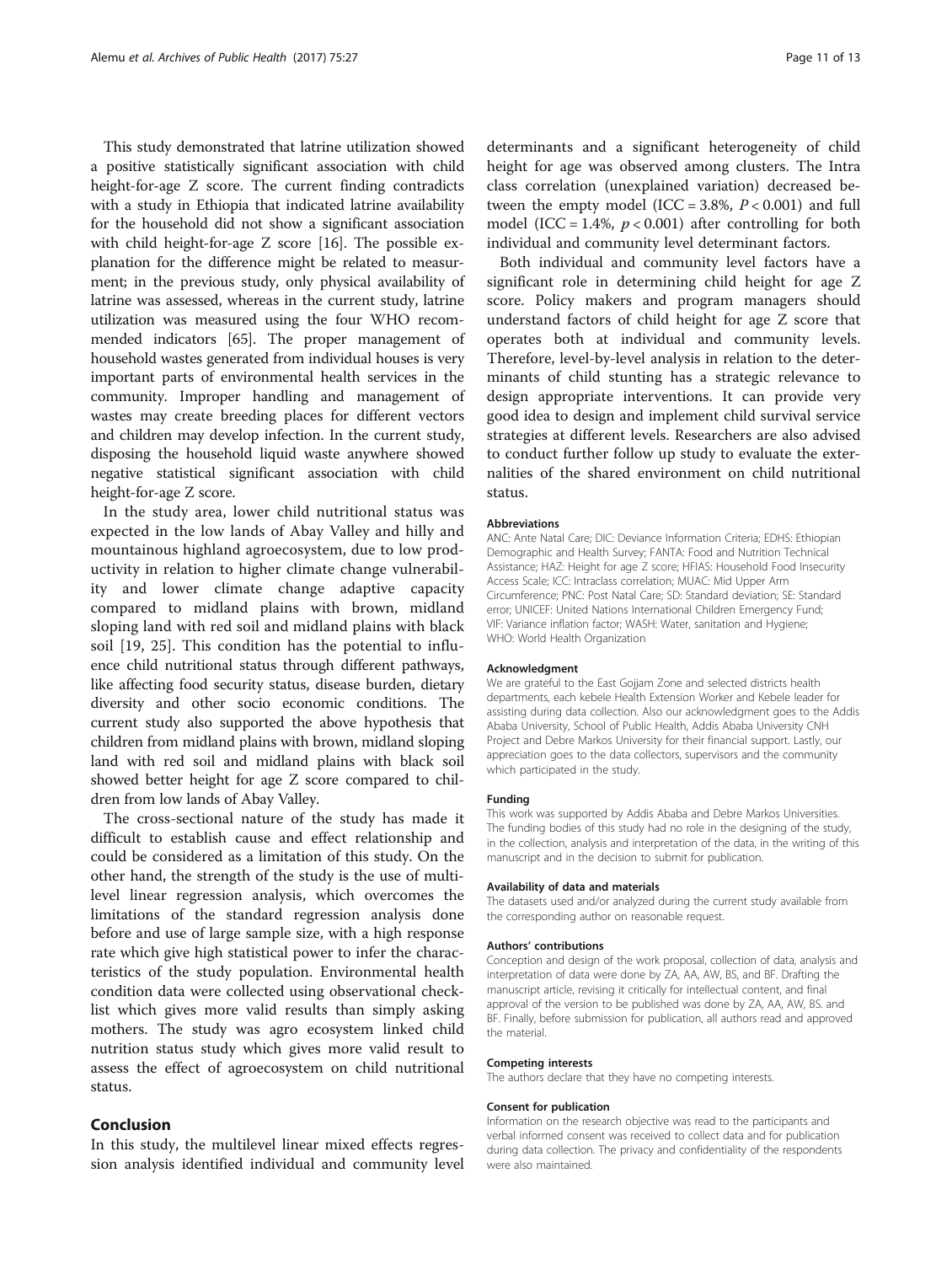## <span id="page-11-0"></span>Ethics approval and consent to participate

Ethical clearance was sought from the Addis Ababa University Institutional Review Board of the College of Health Sciences (ref. no: 041/14/sph), Ethics and Research Committee of School of Public Health (ref no. $A \mathcal{D}$ /2010/07). Also permissions were secured from the Amhara Regional Health Bureau (ref. no.  $\pi$ /7<sup>0</sup>/ $\phi$ /7/1774/07), East Gojjam Zone Health Office ( $\mathcal{G}$ -12/3-912/55/9) and from the selected districts  $(\mathbb{D} \mathbb{T}^{3040/7-19/})$ . Participants of the study were recruited on a voluntary basis and informed consent was sought from study participants to confirm their willingness after detail explanations were given on the possible benefits and risks of participating in the survey. Privacy and Confidentiality were maintained. Data collectors and supervisors gave advice about child feeding and care practice to the mothers or cares giver after completing the interview. Also they advised to seek treatment for severely undernourished children.

## Publisher's Note

Springer Nature remains neutral with regard to jurisdictional claims in published maps and institutional affiliations.

#### Author details

<sup>1</sup>Public Health Department, College of Health Sciences, Debre Markos University, P.O. Box 269, Debre Markos, Ethiopia. <sup>2</sup>School of Public Health, College of Health Sciences, Addis Ababa University, P.O.Box 14 575, Addis Ababa, Ethiopia. <sup>3</sup>Center for Environment and Development, College of Development Studies, Addis Ababa University, P. O. Box 56649, Addis Ababa, Ethiopia. <sup>4</sup> Department of Earth and Planetary Sciences, Johns Hopkins University, Baltimore, USA.

# Received: 31 December 2016 Accepted: 12 April 2017

#### References

- Berkman DS, Lescano AG, Gilman RH, Lopez SL, Black MM. Effects of stunting, diarrhoeal disease, and parasitic infection during infancy on cognition in late childhood: a follow-up study. Lancet. 2002;359(9306): 564–71.
- 2. Levels And Trends In Child Malnutrition UNICEF/WHO/World Bank Group Joint Child Malnutrition Estimates: Key findings of the 2016 edition. 2016. <http://www.who.int/nutgrowthdb/estimates2015/en/>. Acessed 2 Aug 2016.
- 3. Central Statistical Agency [Ethiopia] and ICF International. Ethiopia Demographic and Health Survey 2016. Key indicators Report. Addis Ababa, Ethiopia, and Rockville, Maryland, USA: CSA and ICF; 2016.
- 4. Central Statistical Agency [Ethiopia]. Ethiopia Mini Demographic and Health Survey 2014. Addis Ababa, Ethiopia. 2014.
- 5. FAO. The state of food insecurity in the world: addressing food insecurity in protracted crises. Food and Agriculture Organization of the United Nations, Rome, Italy; 2010.
- 6. UNICEF. Improving Child Nutrition. The achievable imperative for global progress. 2013.
- 7. UN Economic Commission for Africa. The cost of hunger in Africa: Social and Economic Impact of Child Undernutrition in Egypt, Ethiopia, Swaziland, nd Uganda.014.
- de Onis M, Blössner M. The World Health Organization Global Database on Child Growth and Malnutrition: methodology and applications. International journal of epidemiology. 2003;32(4):518–326.
- Linnemayr S, Alderman H, Ka A. Determinants of malnutrition in Senegal: individual, household, community variables, and their interaction. Econ Hum Biol. 2008;6(2):252–63.
- 10. Ding M, Keiley MK, Garza KB, Duffy PA, Zizza CA. Food insecurity is associated with poor sleep outcomes among US adults. J Nutr. 2015;145(3): 615–21.
- 11. Honda M, Kamiyama Y, Kawamura K, Kawahara K, Shishido S, Nakai H, et al. Growth, development and nutritional status in Japanese children under 2 years on continuous ambulatory peritoneal dialysis. Pediatric nephrology (Berlin, Germany). 1995;9(5):543–8.
- 12. Lynch J, Smith GD. A life course approach to chronic disease Epidemiology. Annu Rev Public Health. 2005;26:1–35.
- 13. O'Brien LM, Heycock EG, Hanna M, Jones PW, Cox JL. Postnatal depression and faltering growth: a community study. Pediatrics. 2004;113(5):1242–7.
- 14. Smith LC, Haddad L. Reducing Child Undernutrition: Past Drivers and Priorities for the Post-MDG Era. World Dev. 2015;68:180–204.
- 15. UNICEF. Causes of child malnutrition: A conceptual framework; 1990.
- 16. Fentahun W, Wubshet M, Tariku A. Undernutrition and associated factors among children aged 6-59 months in East Belesa District, northwest Ethiopia: a community based cross-sectional study. BMC Public Health. 2016;16(1):506.
- 17. Mengistu K, Alemu K, Destaw B. Prevalence of Malnutrition and Associated Factors Among Children Aged 6–59 Months at Hidabu Abote District, North Shewa, Oromia Regional State. Nutr Disord Ther. 2013;1:1–5.
- 18. Akombi BJ, Agho KE, Merom D, Hall JJ, Renzaho AM. Multilevel Analysis of Factors Associated with Wasting and Underweight among Children Under-Five Years in Nigeria. Nutrients. 2017;9(1):44.
- 19. Simane B, Zaitchik B, Ozdogan M. Agroecosystem analysis of the choke mountain watersheds, Ethiopia. Sustainability. 2013;5(2):592–616.
- 20. Tirado MC, Crahay P, Mahy L, Zanev C, Neira M, Msangi S, Brown R, Scaramella C, Costa Coitinho D, Muller A. Climate change and nutrition: creating a climate for nutrition security. Food Nutr Bull. 2013;34(4):533–47.
- 21. Amhara Region projected population size of 2005 E.C/2013 G.C. [http://](http://www.amharabofed.gov.et/population_report.html) [www.amharabofed.gov.et/population\\_report.html.](http://www.amharabofed.gov.et/population_report.html) Accessed 23 Nov 2016.
- 22. Hennekens CH, Buring JE. Epidemology in Medicine. 1987.
- 23. Habib A, Johargy A, Mahmood K. Design And Determination Of The Sample Size In Medical Research. IOSR J Dent Med Sci (IOSR-JDMS). 2014;13(5):21–31.
- 24. Sullivan KM, Dean A, Soe MM. OpenEpi: A Web-based Epidemiologic and Statistical Calculator for Public Health. Public Health Reports. 2009;124(3):471–4.
- 25. Simane B, Zaitchik B, Foltz J. Agroecosystem specific climate vulnerability analysis: application of the livelihood vulnerability index to a tropical highland region. Mitig Adapt Strateg Glob Chang. 2016;21(1):39–65.
- 26. Evaluation M. Data Management and Analysis. A PLACE Manual Guide for Using Epi Info Software. USAID, Measure Evaluation. USA; 2005.
- 27. Schmidheiny K. A Short Guide to Stata 14. Basel: Universit¨at Basel; 2016.
- 28. WHO Anthro for personal computers, version 3.1, 2010: Software for assessing growth and development of the world's children. [http://www.](http://www.who.int/childgrowth/software/en/) [who.int/childgrowth/software/en/.](http://www.who.int/childgrowth/software/en/) Accessed 12 Mar 2016.
- 29. Hammer J. Spears D. Village sanitation and children's human capital: evidence from a randomized experiment by the Maharashtra government. Policy Research working paper ; no. WPS 6580; Impact Evaluation series; no. IE 103. Washington, DC: World Bank. 2013. [http://documents.worldbank.org/](http://documents.worldbank.org/curated/en/44394146804202) [curated/en/44394146804202](http://documents.worldbank.org/curated/en/44394146804202).
- 30. Central Statistical Agency [Ethiopia] and ICF International. Ethiopia Demographic and Health Survey 2011. In. Addis Ababa, Ethiopia, and Calverton, Maryland, USA: Central Statistical Agency and ICF International; 2012.
- 31. Diez Roux AV. A glossary for multilevel analysis. J Epidemiol Community Health. 2002;56:588–94.
- 32. Lü B, Zhai F, Jin S, Ge K. Impact of maternal occupation on the dietary and nutritional status of preschool children. A case study in 8 provinces of China. Wei Sheng Yan Jiu. 1999;28(1):47–9.
- 33. Charmarbagwala R, Ranger M, Waddington H, White H. The determinants of child health and nutrition: a meta analysis. Washington, DC: World Bank, 2004.
- 34. Central statistical Authority [Ethiopia] and MACRO international. Ethiopian Demographic and health survey. Addis Ababa, Ethiopia, and Calverton, USA; 2006.
- 35. Save the children. How the UK government and the European commission are failing to take malnutrition. 2007.
- 36. Elsmen E, Hansen Pupp I, Hellstrom-Westas L. Preterm male infants need more initial respiratory and circulatory support than female infants. Acta paediatrica (Oslo, Norway: 1992). 2004;93(4):529–33.
- 37. Bloss E, Wainaina F, Bailey RC. Prevalence and predictors of underweight, stunting, and wasting among children aged 5 and under in western Kenya. J Trop Pediatr. 2004;50(5):260–70.
- 38. Mikki N, Hanan F, Abdul-Rahim HF, Faisal Awartani F, Holmboe-Ottesen G. Prevalence and sociodemographic correlates of stunting, underweight, and overweight among Palestinian school adolescents (13–15 years) in two major governorates in the West Bank. BMC Public Health. 2009;9:485.
- 39. Burchi F. Child nutrition in Mozambique in 2003: the role of mother's schooling and nutrition knowledge. Econ Hum Biol. 2003;8(3):331–45.
- 40. Gewa CA, Yandell N. Undernutrition among Kenyan children: contribution of child, maternal and household factors. Public Health Nutr. 2012;15(6):1029–38.
- 41. Bomela NJ. Social, economic, health and environmental determinants of child nutritional status in three Central Asian Republics. Public Health Nutr. 2009;12(10):1871–7.